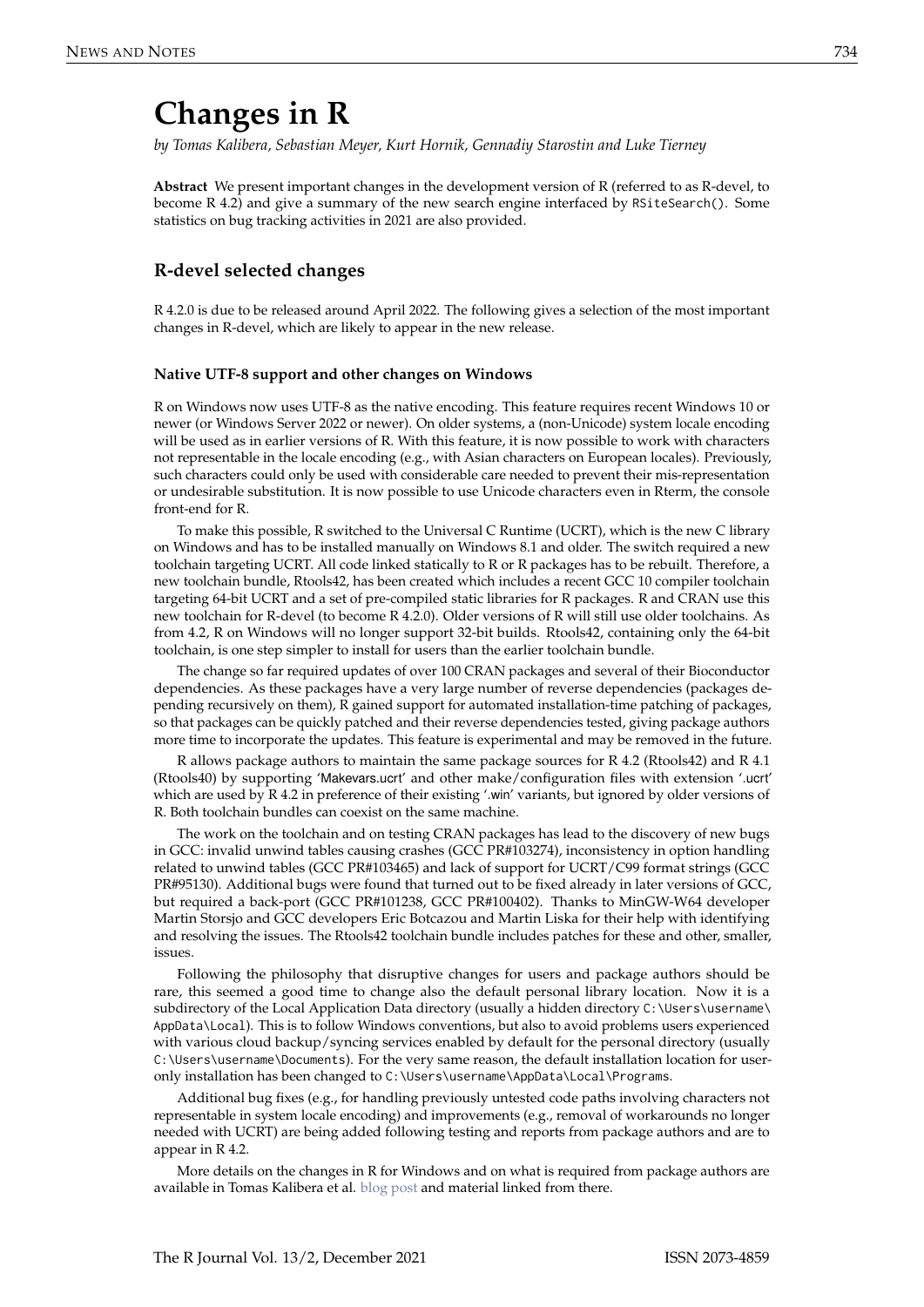#### **Graphics changes**

Support for isolated groups, compositing operators, affine transformations, and stroking and filling paths has been added to the R graphics engine. The existing support for masks has also been expanded to include luminance masks. An R-level interface for these new features has been added to the **grid** graphics package. See [Paul Murrell's blog post](https://developer.r-project.org/Blog/public/2021/12/06/groups-and-paths-and-masks-in-r-graphics/index.html) for more details. The changes to the R graphics engine mean that packages that provide graphics devices, such as the **ragg** package, will need to be reinstalled.

#### **Hash tables**

Hash tables are data structures used to efficiently map *keys* to *values*. Keys can be simple, such as strings or symbols, or more complex objects, such as environments. Hash tables can be thought of as generalizations of environments that allow more general key objects, though without the notion of a parent table. Like environments, and unlike most objects in R, hash tables are mutable.

Hash tables have been used internally in R for many years, in particular in match(), unique(), and duplicate(), to improve the efficiency of these functions. R-devel now provides an R level interface to the hash table infrastructure used in these functions. The R level interface is provided in package **utils**. New hash tables are created by hashtab(); entries are created or modified by sethash(), and values are retrieved with gethash(). More details are available in the help page for hashtab(). The R level interface is based loosely on hash table support in Common Lisp.

A C level interface will eventually be made available in the C API as well. The details are still under development. Comparison of keys typically is based on identical(), but can also be based on the memory addresses of keys. Address-equality based tables are most likely to be useful at the C level. For address-based hash tables it may be useful to provide a weak version in which keys are not protected from garbage collection and entries are scheduled for removal once keys are determined to no longer be reachable.

#### **Other selected changes**

- matrix(x,n,m) now warns in more cases where length(x) differs from  $n \times m$ , as suggested by Abby Spurdle and Wolfgang Huber in February 2021 on the R-devel mailing list. This warning can be turned into an error by setting environment variable \_R\_CHECK\_MATRIX\_DATA\_ to 'TRUE': R CMD check --as-cran does so unless it is already set.
- simplify2array() gains an except argument for controlling the exceptions used by sapply().
- R on Windows now uses the system memory allocator. Doug Lea's allocator was used since R 1.2.0 to mitigate performance limitations seen with system allocators on earlier versions of Windows.
- R gains more classed errors. Attempting to subset an object that is not subsettable now signals an error of class notSubsettableError, with the non-subsettable object contained in the object field of the error condition. Also, subscript-out-of-bounds and stack-overflow errors are now signaled as errors of class, respectively, subscriptOutOfBoundsError and stackOverflowError.
- New partly experimental Sys.setLanguage() utility, solving the main problem of [PR #18055.](https://bugs.r-project.org/show_bug.cgi?id=18055)
- Deparsing no longer remaps attribute names dim, dimnames, levels, names and tsp to historical S-compatible names (which structure() maps back).

## **Bug statistics for 2021**

Summaries of bug-related activities over the past year were derived from the database underlying  $R's$ [Bugzilla system.](https://bugs.R-project.org/) Overall, 244 new bugs or requests for enhancements were reported, 220 reports were closed, and 1065 comments (on any report) were added by a total of 115 contributors. This amounts to averages of about two new reports and two closures over three days, and three comments per day. All totals are about 30% lower than in 2020, especially the number of closures. High bug activity in 2020 had largely been driven by dedicated efforts of several contributors in reviewing old reports.

Figure [1](#page-2-0) shows statistics for the numbers of new reports, closures and comments by calendar month and weekday, respectively, in 2021. The frequency of new reports was relatively stable over the year except for a low in March/April. There tended to be more new reports than closures, but this was reversed in November/December in a revived effort to address old reports. The top 5 components reporters have chosen for their reports were "Low-level", "Language", "Documentation", "Misc", and "Wishlist", which is the same set as in 2020. Many reports are suggestions for enhancements and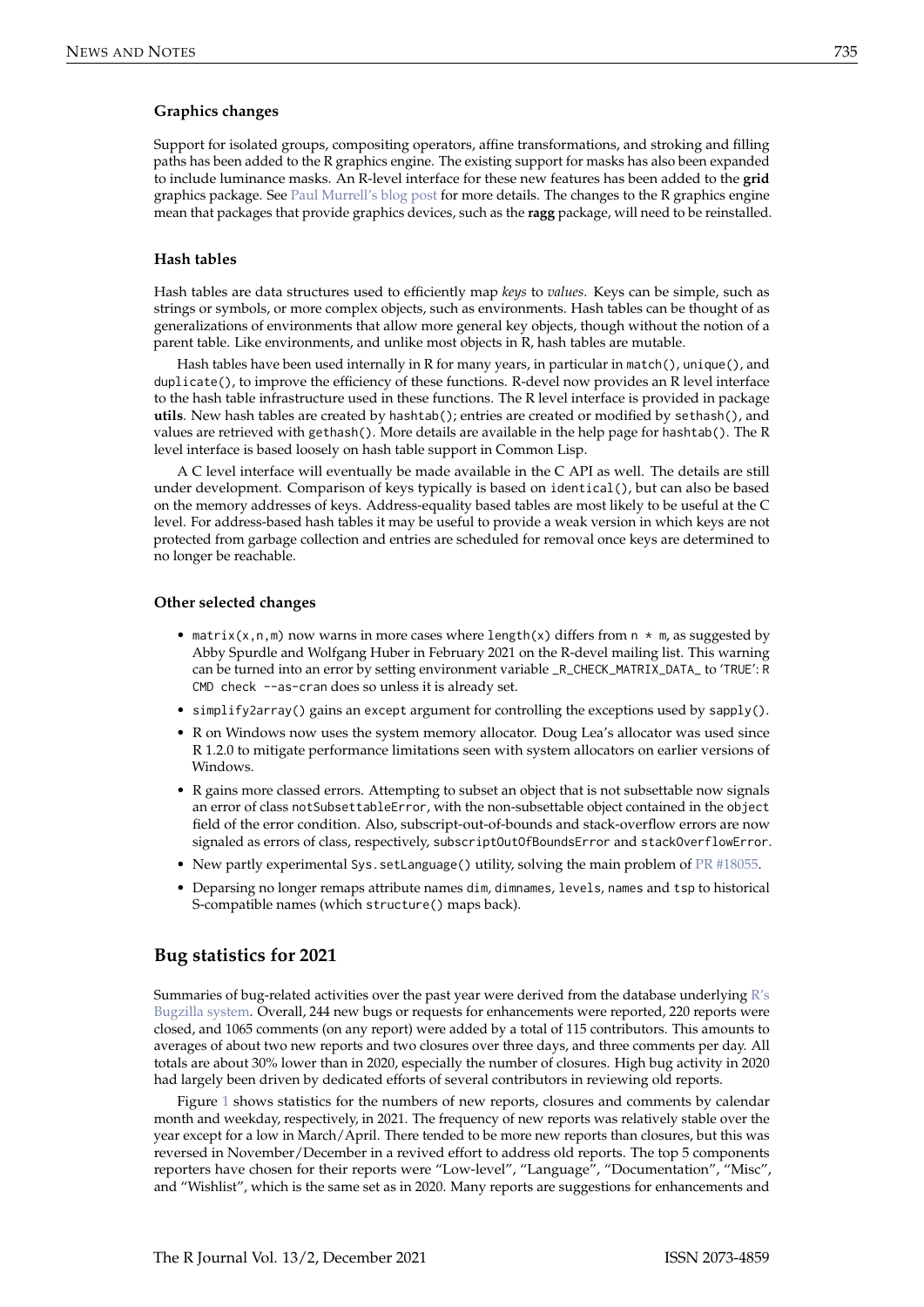<span id="page-2-0"></span>

**Figure 1:** Bug tracking activity by month (left) and weekday (right) in 2021.

marked as Wishlist but are sometimes also put in a specific component, ideally with severity level "enhancement".

Bug discussions led to an average of 65 comments each month from January to August 2021, which is less than in the same period of 2020 with an average of 140 comments each month. Comment activity has increased again in late 2021.

Last but not least, from the numbers by weekday in the right panels of Figure [1](#page-2-0) we see that the R community is also active during weekends, though at a lower frequency.

## **Relaunch of search.R-project.org**

A long time ago, Jonathan Baron (University of Pennsylvania, USA) created an "R Site Search" database and has for many years provided a web service for queries into this database, allowing the community to search help files of CRAN packages, task views, vignettes, and initially also the R-help mail archive. This web service was made available as <https://search.R-project.org>, with simple and advanced R interfaces provided by, respectively, functions RSiteSearch() in package **utils** and CRAN package **[sos](https://CRAN.R-project.org/package=sos)** (see the corresponding article on "Searching Help Pages of R Packages" in the [R Journal\)](https://journal.r-project.org/archive/2009/RJ-2009-017/index.html).

The next generation of this web service was developed by Gennadiy Starostin and is now hosted at Wirtschaftsuniversität Wien, Austria. In doing so, there were two major changes.

First, the old service was based on the namazu search engine (<http://www.namazu.org/>), which is no longer actively developed (last release more than ten years old). After careful examination of available open-source alternatives xapian-omega (<https://xapian.org/>) was chosen as the new search engine, which provides the necessary versatility alongside reasonable complexity. The most notable features of xapian are ranked search, phrase and proximity searching, Boolean search operators, Boolean filters, support for stemming of search terms, and allowing simultaneous update and searching.

For compatibility reasons the server still supports requests in the previously used namazu format (limited to the parameters used by the former search engine). This compatibility feature may be dropped in the future.

In addition to the human-readable output of search results, two other formats are made available: "xml" and "opensearch". Simply change in the URL 'FMT=query' to either 'FMT=xml' or 'FMT=opensearch' when sending a HTTP GET request to the server. One can tailor search queries using additional parameters, see the query part of the URL in the default form and the xapian-omega documentation.

Second, the covered CRAN content was expanded. Currently, there are eight categories, any combination of which can be searched simultaneously:

- R manuals (currently based on the R-patched development branch)
- Help pages of base packages (also from R-patched)
- CRAN packages (5 categories): general info, news, readme files, vignettes, and help pages
- CRAN task views

Although content of the majority of these categories is available on CRAN to read and explore, two of them, the help pages of base and CRAN packages, are additionally generated for search.R-project.